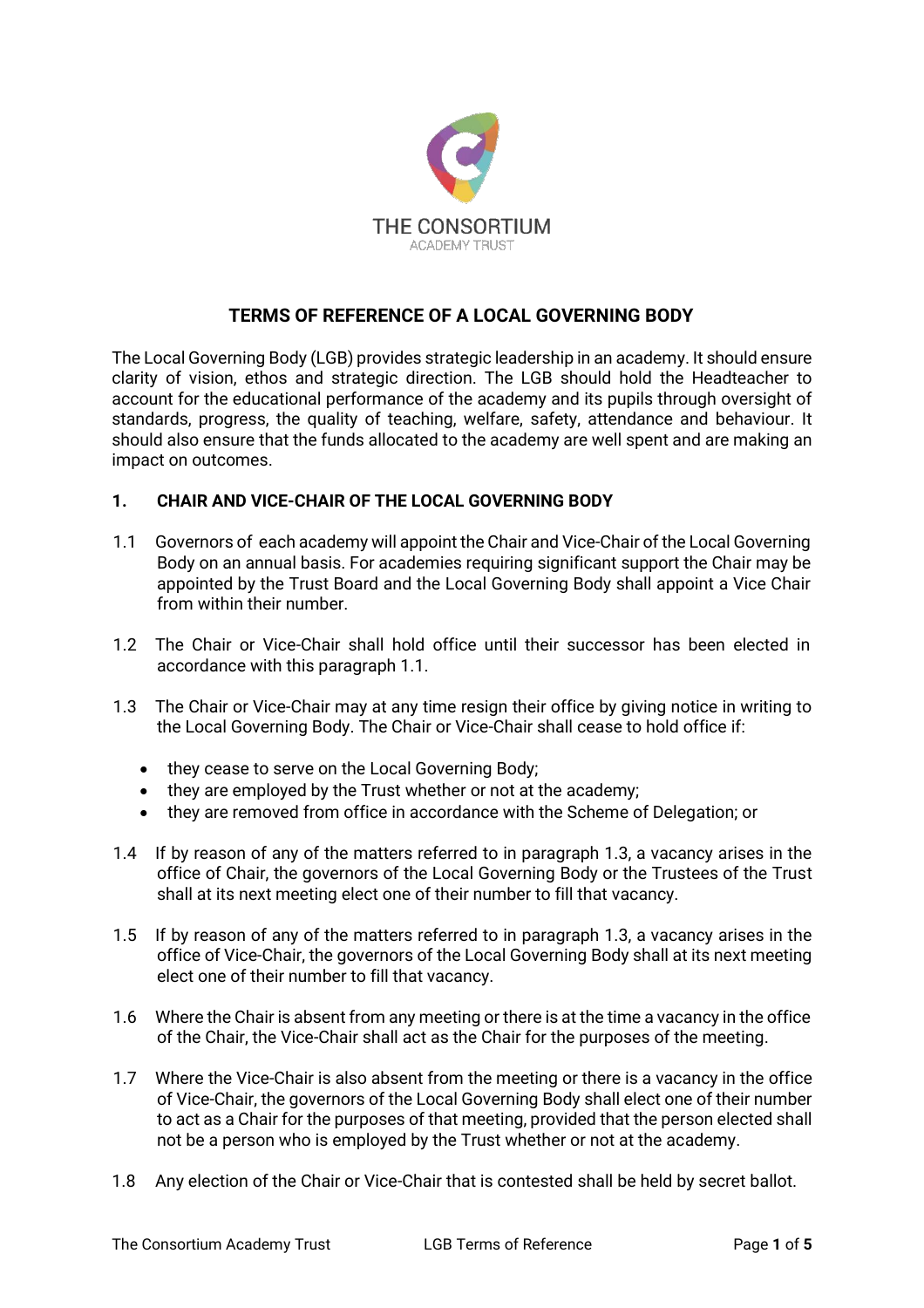1.9 The Chair or Vice-Chair may only be removed from office by the Trustees at any time or by the Local Governing Body in agreement with the Trustees.

## **2. MEMBERSHIP AND QUORUM**

- 2.1 Each LGB shall ideally have the following:
	- The Headteacher
	- 2 Parent Governors
	- Up to 2 Staff Governors
	- Up to 5 Trust Appointed Governors
- 2.2 The quorum for a meeting of the Local Governing Body, and any vote on any matter, shall be 50% (rounded up to a whole number) of the total number of persons holding office on the Local Governing Body at the date of the meeting.
- 2.3 Each LGB will have a Pupil Premium Link, Safeguarding Link and SEND Link.

#### **3. CLERKING**

- 3.1 The Clerk will maintain a register of attendance for each LGB meeting
- 3.2 The Clerk will forward the draft minutes to the Chair within 7 days of the meeting. The agreed draft minutes will be circulated to the rest of the LGB within 14 days of the meeting.
- 3.3 The minutes of the proceedings of a meeting of the Local Governing Body shall be drawn up by the Clerk and shall be signed (subject to the approval of the governors of the Local Governing Body) at the next meeting by the person acting as Chair. The minutes shall include a record of:
	- all appointments of officers made by the Local Governing Body; and
	- all proceedings at meetings of the Local Governing Body including the names of all persons present at each such meeting.
- 3.4 The Clerk shall ensure that copies of minutes of all meetings of the Local Governing Body shall be available to the Trustees as soon as reasonably practicable after those minutes are approved in line with good practice to highlight the rigorous governance required in a successful academy.

## **4. CONFLICTS OF INTEREST**

4.1 Any governor of the Local Governing Body who has, or can have, any direct or indirect duty or personal interest (including but not limited to any personal financial interest) which may conflict with their duties as a governor of the Local Governing Body shall disclose that fact to the LGB as soon as he/ she becomes aware of it. A person must absent their self from any discussions of the Local Governing Body in which it is possible that a conflict will arise between their duty to act solely in the interests of the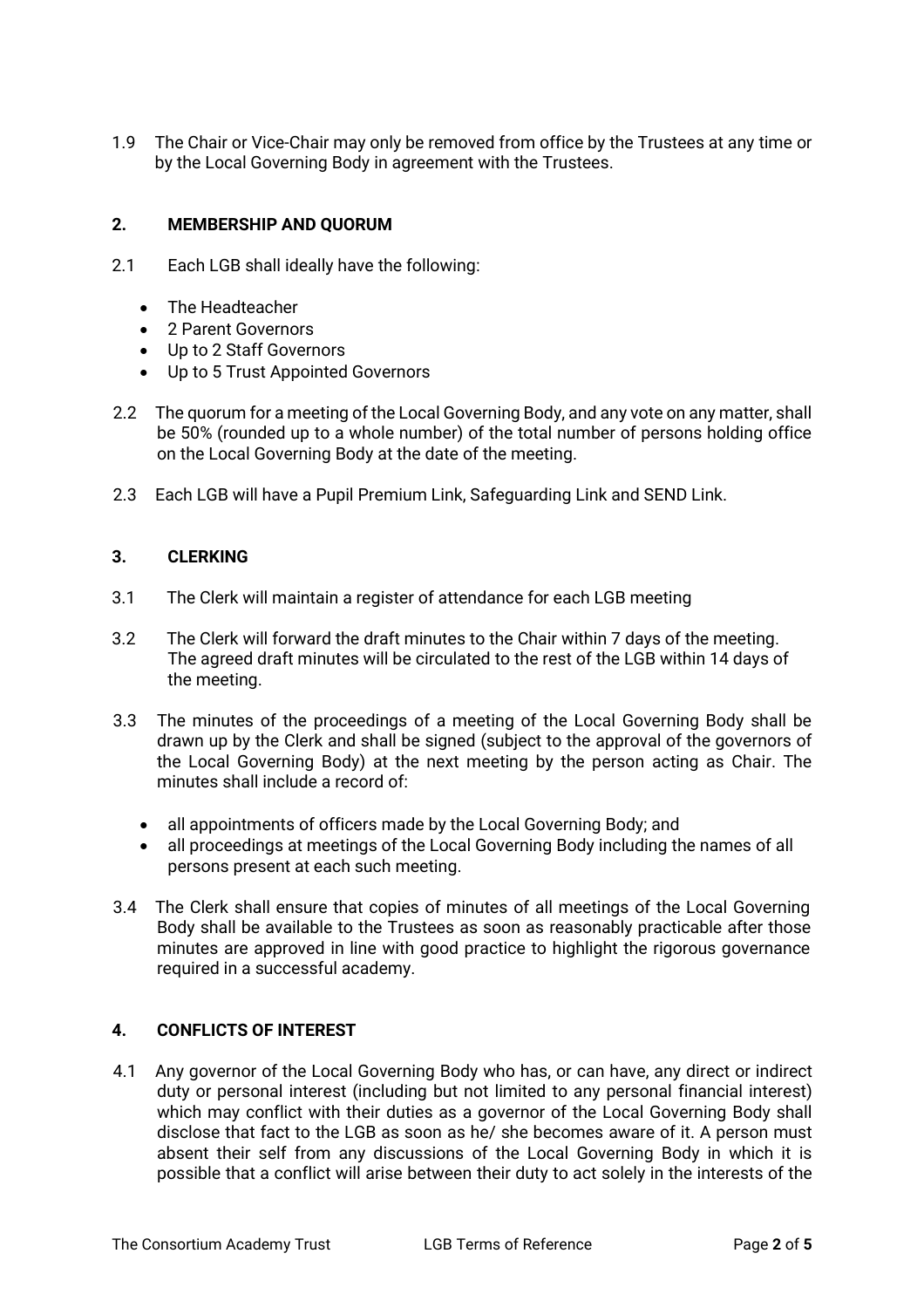academy and any duty or personal interest (including but not limited to any personal financial interest).

- 4.2 For the purpose of paragraph 4.1, a person has a personal financial interest if they are in the employment of the Trust or is in receipt of remuneration or the provision of any other benefit directly from the Trust or in some other way is linked to the Trust.
- 4.3 Any disagreement between the governors of the Local Governing Body and the academy Headteacher shall be referred to the Trustees for their determination.

## **5. ADVISORY COMMITTEES**

5.1 The Local Governing Body may establish advisory committees as it sees fit, but such advisory committees will not have any delegated powers or responsibilities.

#### **6. DELEGATION**

6.1 Provided such power or function has been delegated to the Local Governing Body, the Local Governing Body may further delegate to the Headteacher or any other holder of an executive office, such of their powers or functions as they consider desirable to be exercised by them in accordance with the Scheme of Delegation. Any such delegation may be made subject to any conditions either the Trustees or the Local Governing Body may impose and may be revoked or altered.

## **7. MEETINGS OF THE LOCAL GOVERNING BODY**

- 7.1 Subject to the Scheme of Delegation, the Local Governing Body may regulate its own proceedings.
- 7.2 The Local Governing Body shall meet at least five times in every school year, including a results meeting used to review the academic performance of the academy in external examinations. The Clerk shall convene meetings of the Local Governing Body. In exercising their functions under the Scheme of Delegation, the Clerk shall comply with any direction:
	- given by the Trustees or the Local Governing Body; or
	- given by the Chair of the Local Governing Body or, in their absence or where there is a vacancy in the office of Chair, the Vice-Chair of the Local Governing Body
- 7.3 Any three governors of the Local Governing Body may, by individual notice in writing given to the Clerk on similar matters, request a meeting of the Local Governing Body; and it shall be the duty of the Clerk to convene such a meeting as soon as is reasonably practicable and inform the CEO and Academy Headteacher.
- 7.4 Each governor of the Local Governing Body shall be given the following at least five working days before the date of a meeting:
	- notice in writing of the meeting date
	- a copy of the agenda and relevant papers for the meeting;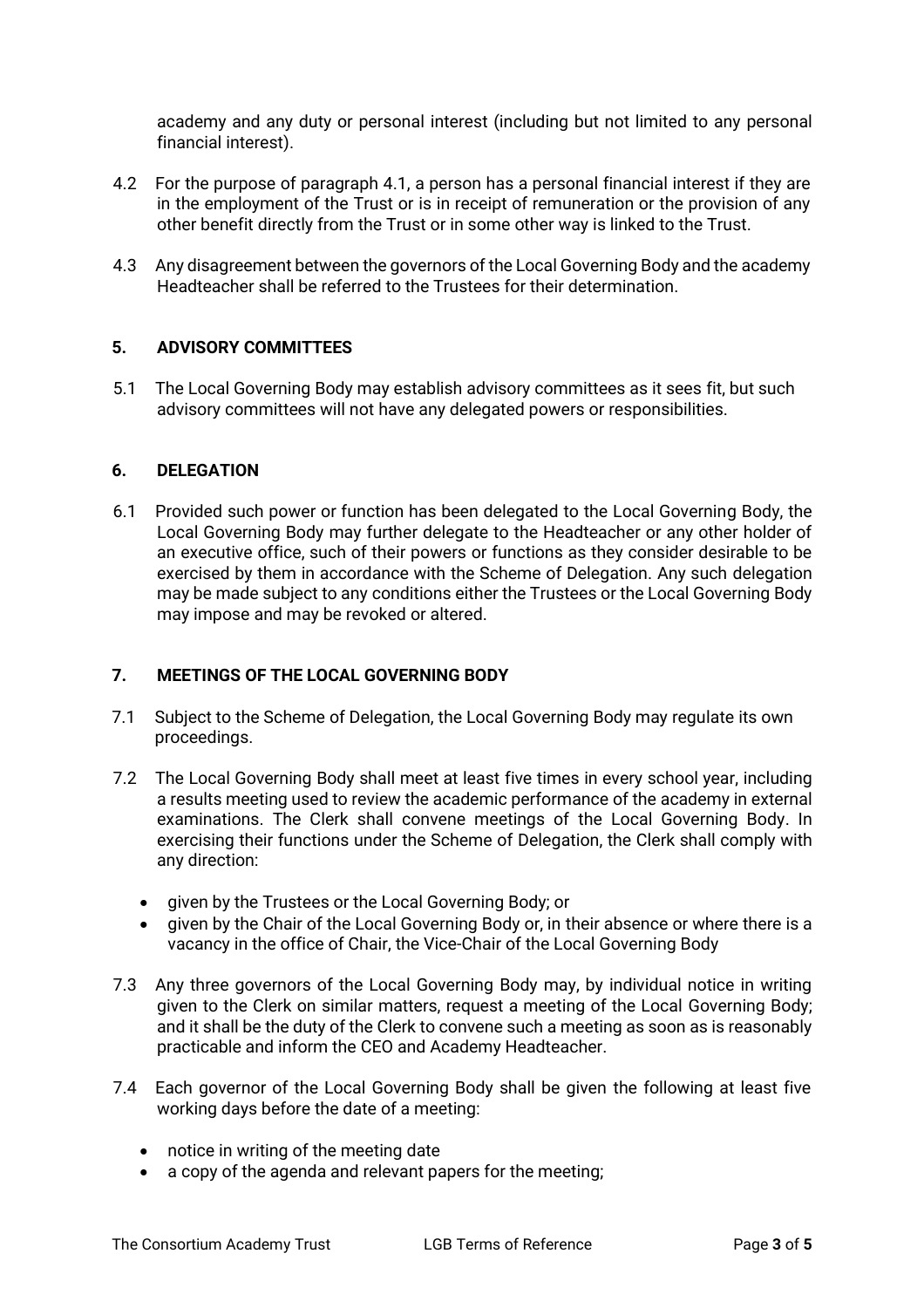provided that where the Chair or, in their absence, the Vice-Chair, so determines on the ground that there are matters demanding urgent consideration, it shall be sufficient if the written notice of a meeting, and the copy of the agenda thereof are given within a shorter period.

Papers for the meeting will only be sent on academy email addresses

- 7.5 The convening of a meeting and the proceedings conducted there shall not be invalidated by reason of any individual not having received written notice of the meeting or a copy of the agenda thereof.
- 7.6 A resolution to rescind or vary a resolution carried at a previous meeting of the Local Governing Body shall not be proposed at a meeting of the Local Governing Body unless the consideration of the rescission or variation of the previous resolution is a specific item of business on the agenda for that meeting.
- 7.7 A meeting of the Local Governing Body shall be terminated forthwith if the majority of governors of the Local Governing Body so resolve. If the number of governors present ceases to constitute a quorum for a meeting then the meeting may still proceed but no decisions can be voted upon.
- 7.8 Where in accordance with paragraph 7.7, a meeting is not held or is terminated before all the matters specified as items of business on the agenda for the meeting have been disposed of, a further meeting shall be convened by the Clerk as soon as is reasonably practicable.
- 7.9 Every question to be decided at a meeting of the Local Governing Body shall be determined by a majority of the votes of the persons present. With the exception of governors appointed under paragraph 3.1.2.4 of the Scheme of Delegation, every governor of the Local Governing Body shall have one vote with the Chair having the casting vote if required.
- 7.10 A resolution via email shall be valid and effective as if it had been passed at a meeting of the Local Governing Body. Such a resolution may consist of several documents in the same form and may include an email by or on behalf of the Local Governing Body indicating his or her agreement to the form of resolution. Resolution via proxy voting is deemed valid when a confidential email from the governor's registered email address is received by the Clerk.
- 7.11 The Local Governing Body shall ensure that a copy of:
	- the agenda for every meeting of the Local Governing Body;
	- the draft minutes of every such meeting;
	- the signed minutes of every such meeting; and
	- any report, document or other paper considered at any such meeting,

are, as soon as is reasonably practicable, made available at the academy to persons wishing to inspect them. All Part A minutes will be published on the academy website.

7.12 Any Part B minutes shall be made available to the Trust and the CEO, but not published on the academy website.